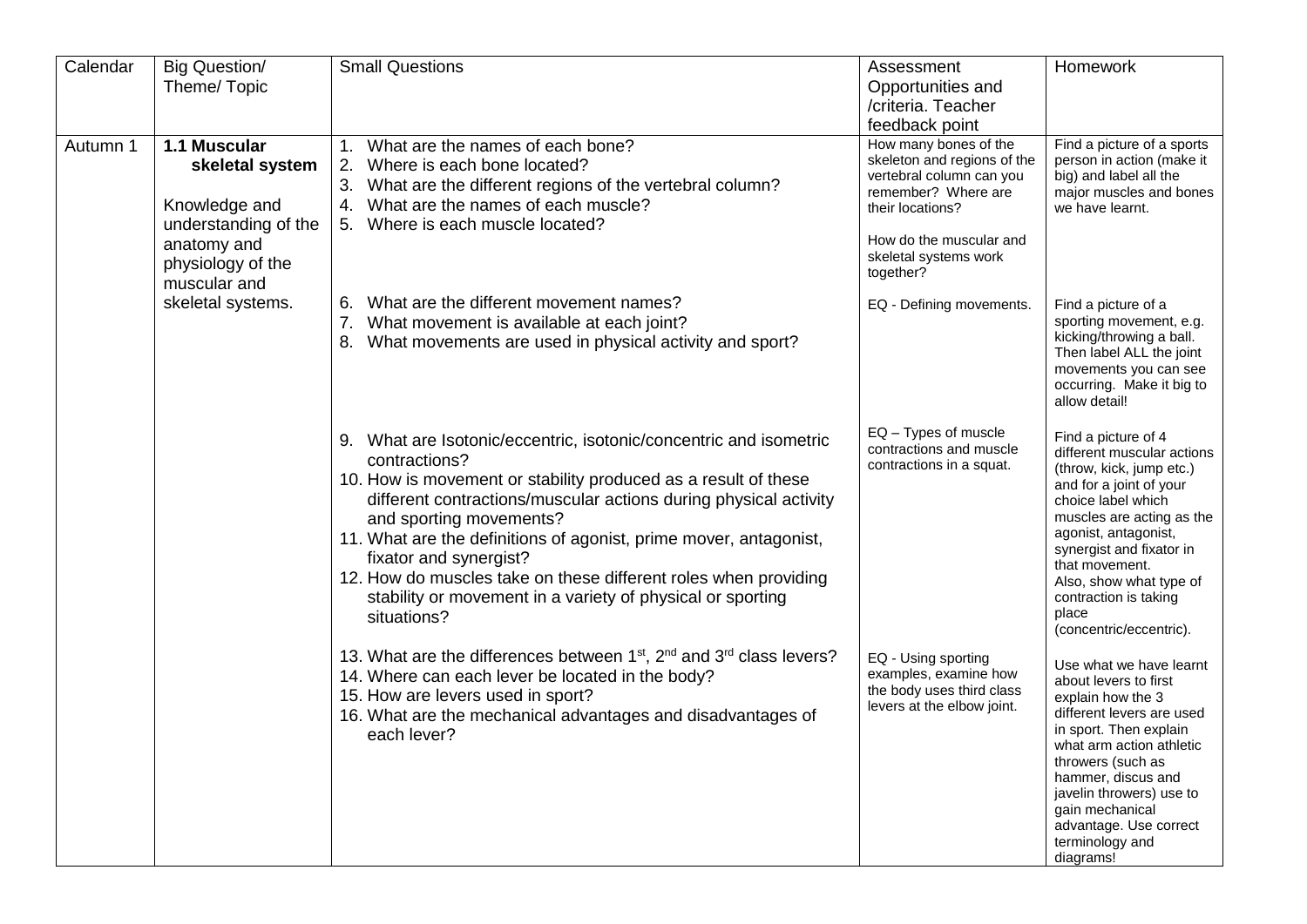|                                                                                                                                  | 17. What are the 3 laws of motion?<br>18. What is centre of mass/gravity?<br>19. What is moment of force?                                                                                                              | EQ - Using Newton's laws<br>of motion, outline how a<br>swimmer achieves initial<br>forward momentum from a<br>dive.<br>EQ - Using Newton's law of<br>action and reaction (third<br>law), describe how a<br>basketball player uses this<br>force to perform a jump<br>shot. | Choose any sport, then<br>describe and explain how<br>the 3 laws of motion are<br>shown in that sport. BE<br>DESCRIPTIVE, use<br>pictures with arrows<br>showing force direction<br>etc. to help you explain.<br>Then, for the same sport,<br>explain how a<br>participant's centre of<br>mass can change during<br>performance. |
|----------------------------------------------------------------------------------------------------------------------------------|------------------------------------------------------------------------------------------------------------------------------------------------------------------------------------------------------------------------|-----------------------------------------------------------------------------------------------------------------------------------------------------------------------------------------------------------------------------------------------------------------------------|----------------------------------------------------------------------------------------------------------------------------------------------------------------------------------------------------------------------------------------------------------------------------------------------------------------------------------|
|                                                                                                                                  | 20. What is the difference between a response and adaptation?<br>21. What are the responses of the muscular-skeletal system and<br>their benefit to performance?                                                       | EQ - Examine how the<br>muscular system responds<br>to a warm-up.                                                                                                                                                                                                           | Choose an athlete and<br>describe what responses<br>happen to their muscular-<br>skeletal system as a<br>result of exercise. Also<br>explain how these<br>responses aid<br>performance. Try to give<br>plenty of detail!                                                                                                         |
|                                                                                                                                  | 22. What are the different skeletal adaptations?<br>23. What are the muscular adaptations due to aerobic training?<br>24. What are the muscular adaptations due to anaerobic training?                                 | EQ - Discuss the effect of<br>the physiological<br>adaptations that occur in<br>muscle cells as a result of<br>long-term anaerobic<br>training. (12)                                                                                                                        | Discuss the effect of the<br>physiological adaptations<br>that occur in muscle cells<br>as a result of long-term<br>aerobic training. (12)                                                                                                                                                                                       |
| <b>1.2 Neuromuscular</b><br>system<br>Knowledge,<br>understanding and<br>application of the<br>anatomy and<br>physiology and the | What are muscle fibres?<br>1.<br>2. What are myofibrils made of?                                                                                                                                                       |                                                                                                                                                                                                                                                                             |                                                                                                                                                                                                                                                                                                                                  |
| function of the<br>neuro-muscular<br>system during<br>physical activity.                                                         | 3. What do motor units comprise of?<br>How do nerve impulses travel to muscle fibres?<br>4.<br>What are the roles of actin, myosin, troponin and tropomyosin?<br>5.<br>6. What are the 5 stages of muscle contraction? |                                                                                                                                                                                                                                                                             |                                                                                                                                                                                                                                                                                                                                  |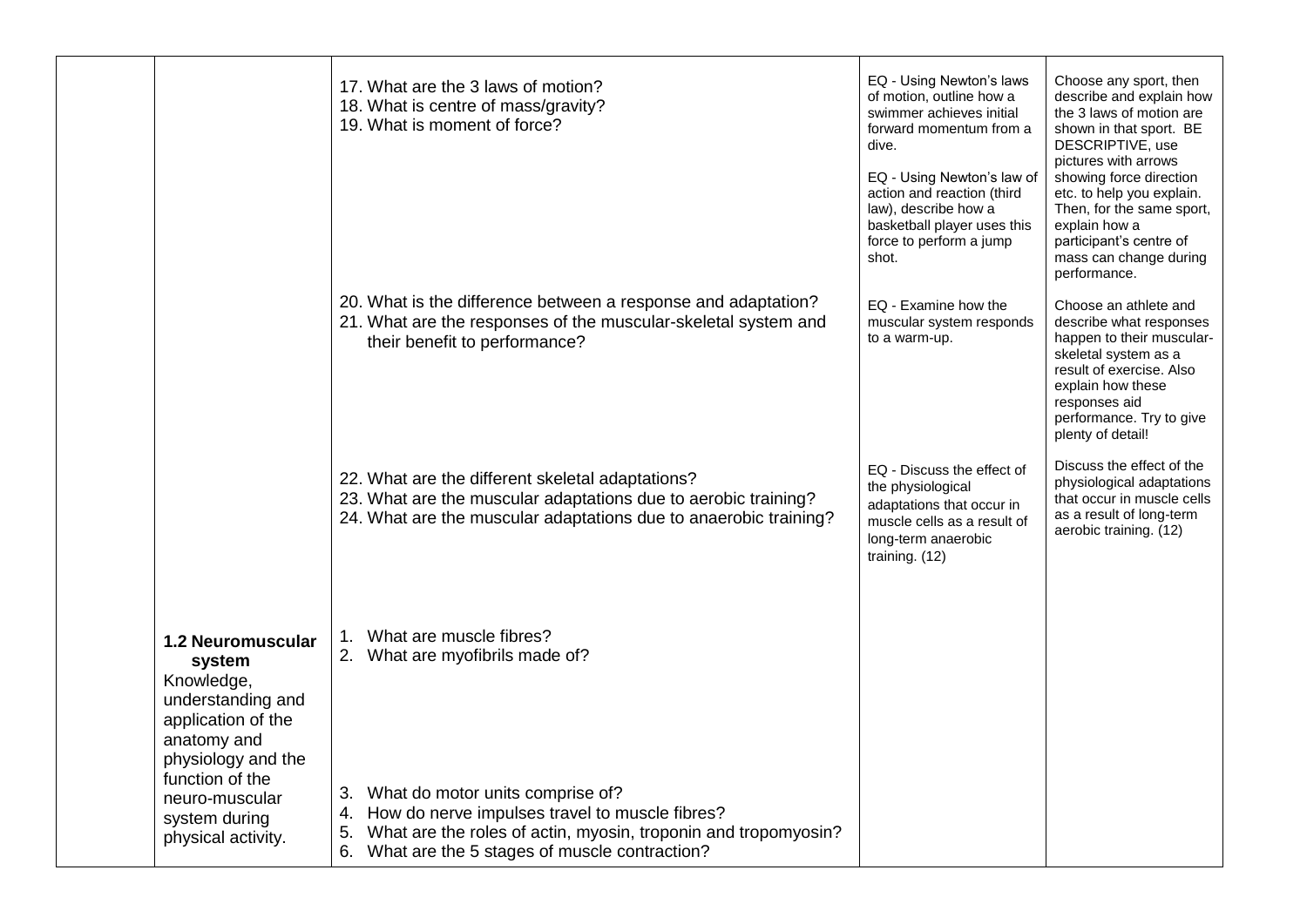|          |                                                                                                                                                                                                                                                                                                                                                                                                                           | 7. What is the process of the contraction stage?<br>What are the 3 different fibre types and their differences?<br>9. What is gradation of contraction?<br>10. How are motor units recruited?<br>11. What are the structural and functional responses and<br>adaptations of the neuromuscular system?                                                                                                                                                                                                                                                                                                                                                                                                                                                                                                                                                                                                                                                                                                                                                           |  |
|----------|---------------------------------------------------------------------------------------------------------------------------------------------------------------------------------------------------------------------------------------------------------------------------------------------------------------------------------------------------------------------------------------------------------------------------|-----------------------------------------------------------------------------------------------------------------------------------------------------------------------------------------------------------------------------------------------------------------------------------------------------------------------------------------------------------------------------------------------------------------------------------------------------------------------------------------------------------------------------------------------------------------------------------------------------------------------------------------------------------------------------------------------------------------------------------------------------------------------------------------------------------------------------------------------------------------------------------------------------------------------------------------------------------------------------------------------------------------------------------------------------------------|--|
|          |                                                                                                                                                                                                                                                                                                                                                                                                                           | 12. How can we influence our fibre types?<br>13. How can different fibre types affect sports participation?                                                                                                                                                                                                                                                                                                                                                                                                                                                                                                                                                                                                                                                                                                                                                                                                                                                                                                                                                     |  |
| Autumn 2 | 1.2 Cardiorespirato<br>ry system and<br>cardiovascular<br>systems<br>Knowledge,<br>understanding and<br>application of the<br>anatomy and<br>physiology of the<br>cardiovascular,<br>circulatory and<br>respiratory systems<br>in physical activity.<br>Understanding of<br>how they function<br>individually and in<br>conjunction with<br>each other.<br>Understanding of<br>what constitutes an<br>unhealthy lifestyle | What are the 4 chambers of the heart called?<br>1.<br>2. What is heart muscle called?<br>3. What is responsible for the hearts conduction?<br>4. What divides the heart?<br>5. What are the 4 main stages of the cardiac cycle?<br>6. How does blood flow through the heart during the cardiac<br>cycle?<br>7. What is the difference between systemic and pulmonary<br>circulation?<br>8. What are the differences between arteries and veins?<br>9. What is the main role of capillaries?<br>10. Which blood vessels are responsible for delivering blood to<br>muscles and which return blood to the heart?<br>11. What are the different heart rate values?<br>12. What are the responses of the CV system to exercise and how<br>do they benefit performance?<br>13. What are the main structural adaptations that occur to the CV<br>system?<br>14. What functional adaptations occur to the CV system?<br>15. How to do these adaptations benefit exercise?<br>16. What are the main structures of the respiratory system and<br>where are they located? |  |
| Spring 1 | and its effects on the<br>cardiovascular and<br>cardiorespiratory<br>systems.                                                                                                                                                                                                                                                                                                                                             | 17. What is the function of each respiratory structure?<br>18. How do we inspire and expire air?<br>19. What role do pressure gradients play in breathing mechanics?<br>20. What are the different respiratory values?<br>21. Can you depict the values on a respiratory values chart?<br>22. How do gases exchange both externally and internally?<br>23. How is it that the respiratory and CV systems work in<br>conjunction with each other?<br>24. What responses occur in the respiratory system?                                                                                                                                                                                                                                                                                                                                                                                                                                                                                                                                                         |  |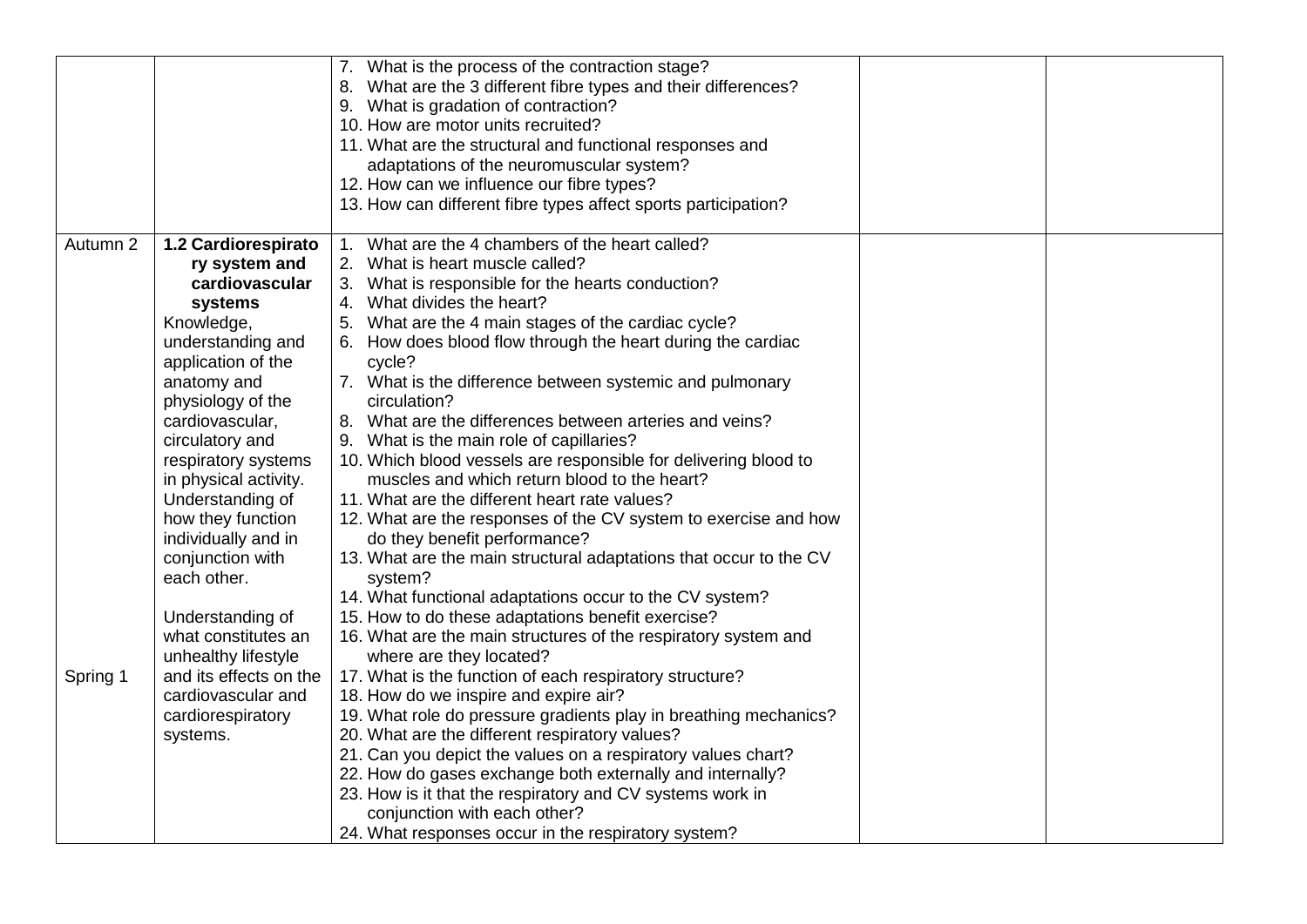|          |                                                                                                                                                                                                                         | 25. What are the structural and adaptations and functional benefits<br>of the respiratory system?<br>26. Are adaptations to the CV or respiratory system more beneficial<br>and why?<br>27. What are the effects of an unhealthy lifestyle?<br>28. What impacts do these effects have on the body?<br>29. How can exercise help alleviate some of these effects?                                                                                                                                                                                                                                                                                                                                                                                                                                                            |  |
|----------|-------------------------------------------------------------------------------------------------------------------------------------------------------------------------------------------------------------------------|-----------------------------------------------------------------------------------------------------------------------------------------------------------------------------------------------------------------------------------------------------------------------------------------------------------------------------------------------------------------------------------------------------------------------------------------------------------------------------------------------------------------------------------------------------------------------------------------------------------------------------------------------------------------------------------------------------------------------------------------------------------------------------------------------------------------------------|--|
| Spring 2 | 2.1 Diet and<br>nutrition and their<br>effect on physical<br>activity and<br>performance<br>Knowledge and<br>understanding of<br>dietary manipulation<br>for performance pre,<br>during and post-<br>physical activity. | 1. How do we ensure energy balance?<br>2. What are the problems associated with getting energy balance<br>wrong?<br>3. What affects a person's optimal weight?<br>4. How does optimal weight vary?<br>5. What are the macronutrients?<br>6. What are the differences in dietary needs for power and<br>endurance athletes?<br>7. What is carbo-loading and how do we carbo-load?<br>8. What is the difference between isotonic, hypotonic and<br>hypertonic solutions?<br>9. How do we hydrate for performance?<br>10. What are the dangers of not hydrating?<br>11. What different supplements can be used to enhance<br>performance?<br>12. How can supplementation be used to reduce fatigue?<br>13. What supplements can be used for recovery?<br>14. What are the advantages and disadvantages of creatine<br>loading? |  |
| Summer 1 | 2.2 Preparation and<br>relation to<br>maintaining and<br>improving physical<br>activity and<br>performance<br>Knowledge and<br>understanding of<br>preparation and<br>training methods in<br>relation to                | 1. What are the different components of fitness?<br>training methods in $\vert$ 2. What are the definitions for each component?<br>3. How is each component used SPECIFICALLY in sport?<br>4. What are the determinants of movement/running performance?<br>5. What are the different principles of training?<br>6. What are the definitions of each principle?<br>7. How is each principle applied when formulating training<br>plans/regimens?<br>8. What is periodisation?<br>9. What are the different cycles of periodisation?<br>10. Why do we use periodisation?<br>11. How can technology be used to monitor work rate?<br>12. How can technology evaluate fitness and performance?                                                                                                                                 |  |